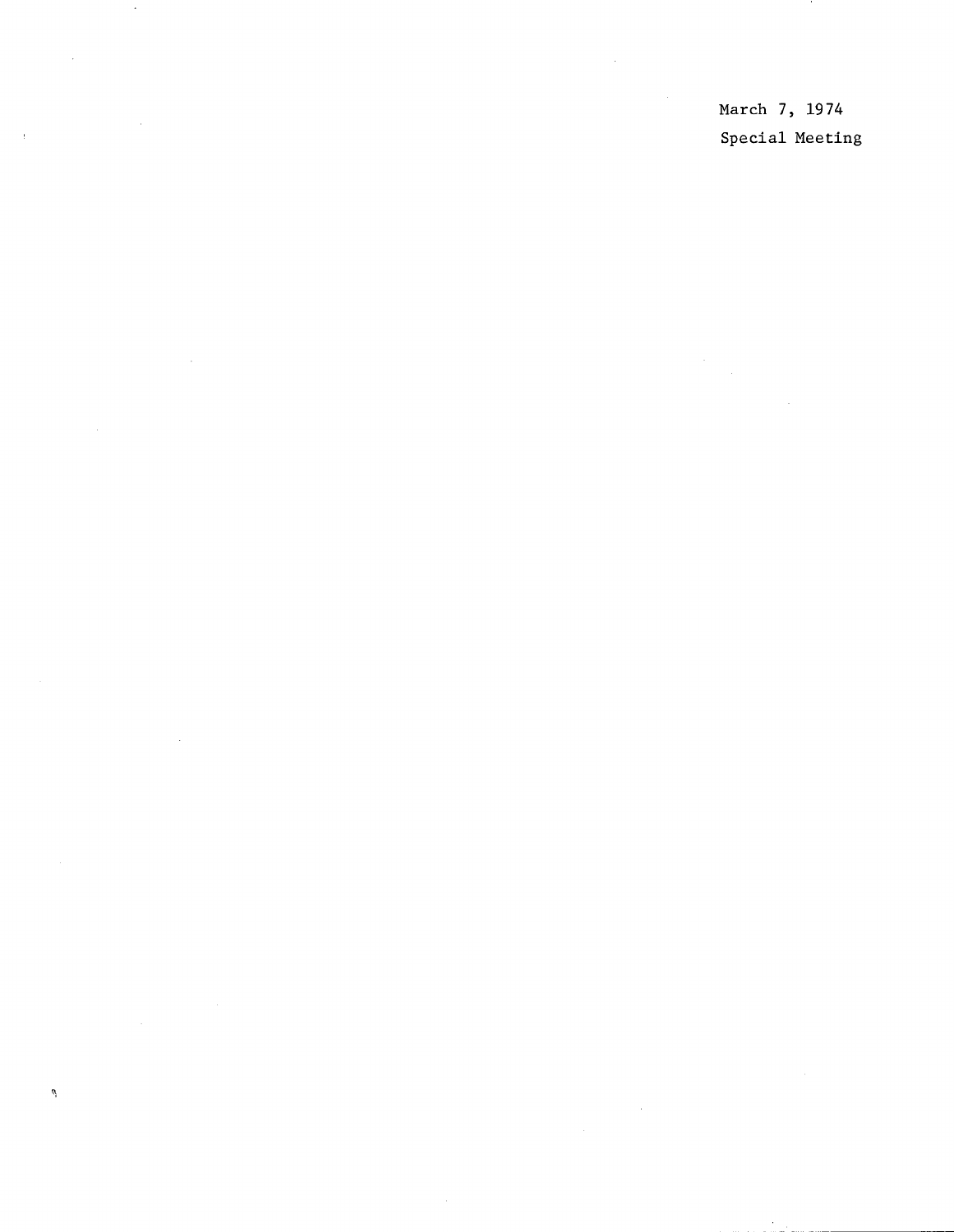Minutes of a special meeting of the Executive Committee of Faculty Council held on Thursday, March 7, 1974, at 2:00 p.m., in the Dean's Conference Room, 231 N.E.M.P. Building.

Members Present: Acting Dean P.K. Isaac, Chairman; Professors I. Cooke, K. Stewart, D. Punter, D.N. Burton, G.O. Losey, B.R. Henry, B. Macpherson, B.K. Kale; Mr. G. Steindel; **Mr.** G. Richardson, Secretary. Regrets: Professor C. Anderson. Visitor: Mrs. June Stewart.

The Chairman explained that this special meeting had been called to discuss the proposed new honours Regulations. He asked that Dr. Cooke speak to the subject.

Dr. Cooke explained the background leading up to the present situation with regard to the regulations. He mentioned that at the time of the creation of the Faculty of Science the Honours Regulations had to be rewritten in the correct language and brought up-to-date. The regulations were originally up-dated by the Student Standing Committee and reached the Executive Committee in the fall of 1972. However, due to several unfortunate events, the committee never got beyond item II. For this meeting Dr. Cooke proposed that the committee go through the regulations again from start to finish. He would first explain each item briefly giving the general relation of that section to the Faculty and then the Committee would go through each item point by point making the changes it felt necessary. This was agreed to.

It was observed that item II 3.) had been rewritten the last time these regulations had been discussed. The wording and heading here were the same as prior to the change. It was moved by Dr. Kale (Cooke) that:

> "item II 3.) wording and heading be changed to that which was agreed to at the October 22, 1972 meeting, namely:

Entry To or Transfer Into Third Year Honours:

In order to enter third year of the honours program, a student must either have a  $^{\prime}B^{\prime}$  average in three full courses from the specified honours program or have met all the requirements for first and second year of the honours program.

Carried.

... 2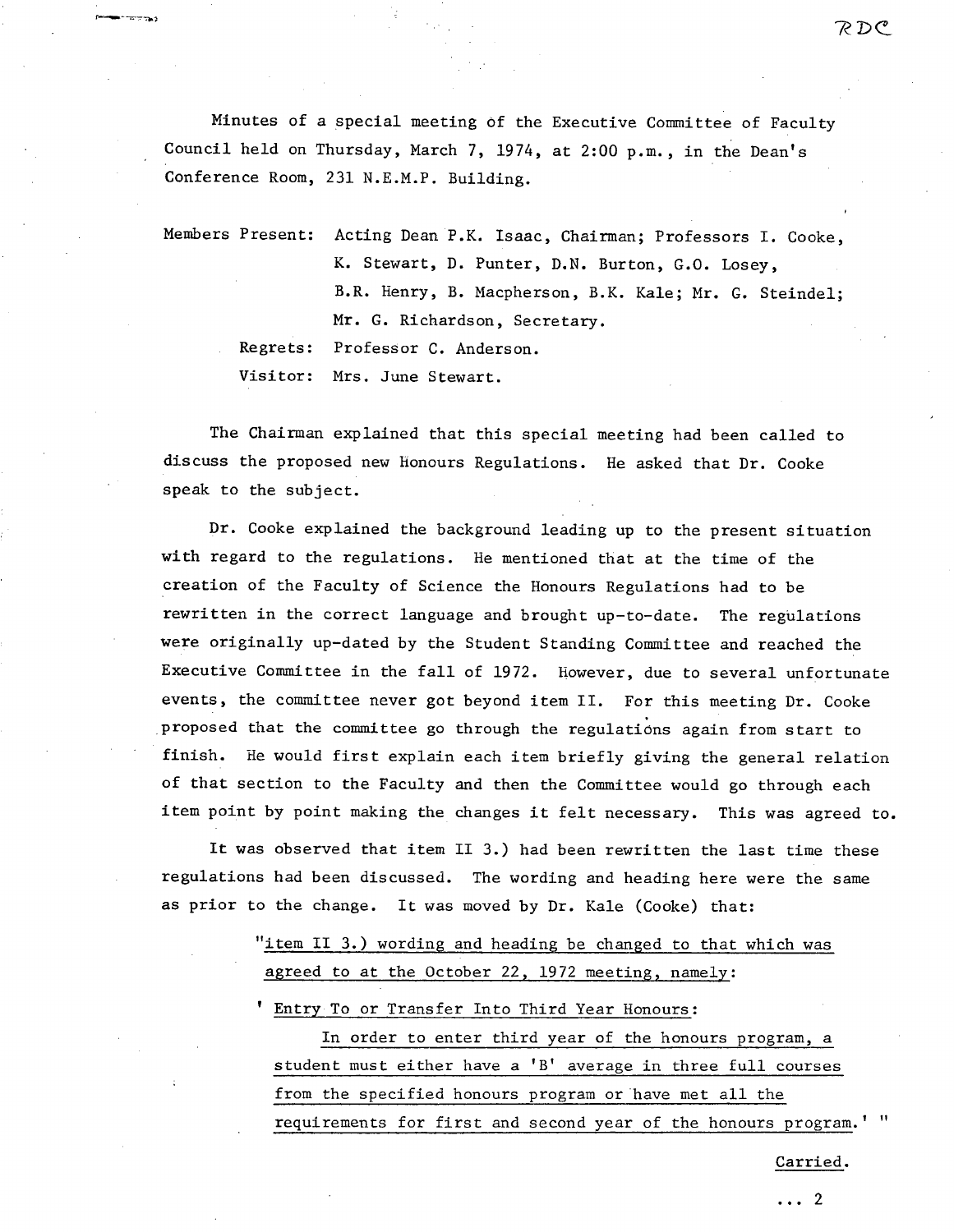Dr. Cooke explained that item II 3.) was really meant for students who were originally not eligible to go into honours and were now applying, and not for those students who were eligible but had not declared their intentions.

Dr. Kale noted that with regard to item II 5.) there were certain instances where a Head could recommend a course from outside the faculty that was appropriate to a specific program and need not go through the faculty committee. It was his feeling that some mention of this should be made in the regulations.

In reply to the question on the 'list of options' mentioned in item II 5.) Dr. Cooke explained that there were essentially three kinds of courses which could be taken outside the Faculty as part of an honours program: those specifically required by the department and so listed in the calendar, those that could be chosen from an approved list of courses, and thirdly, those which the Head could recommend on the basis of a particular student's 'stream of study'. This last group could be approved by a Head and the Head need not get faculty approval. At the moment there are about four or five of these courses being taken. Some discussion arose on this point and it was felt that perhaps the Head should have to get Student Standing Committee approval. It was agreed that this point would be considered in greater detail at the time the items were being discussed point by point.

In explaining sections II H and III H, Dr. Cooke stated that it was up to the Head of the Department to decide whether or not a student could drop a course and still remain in Honours. He noted that in giving the Head this authority it also increased his responsibility.

Having completed the general discussion on all the regulations the committee turned to discussion on the individual items.

Preamble: a slight wording change was made here in lines three and four: " on part time study in honours " was deleted and

> " Residence Requirement for Honours Students and Voluntary Withdrawal from Honours." was added.

> > $\cdots$  3

-2-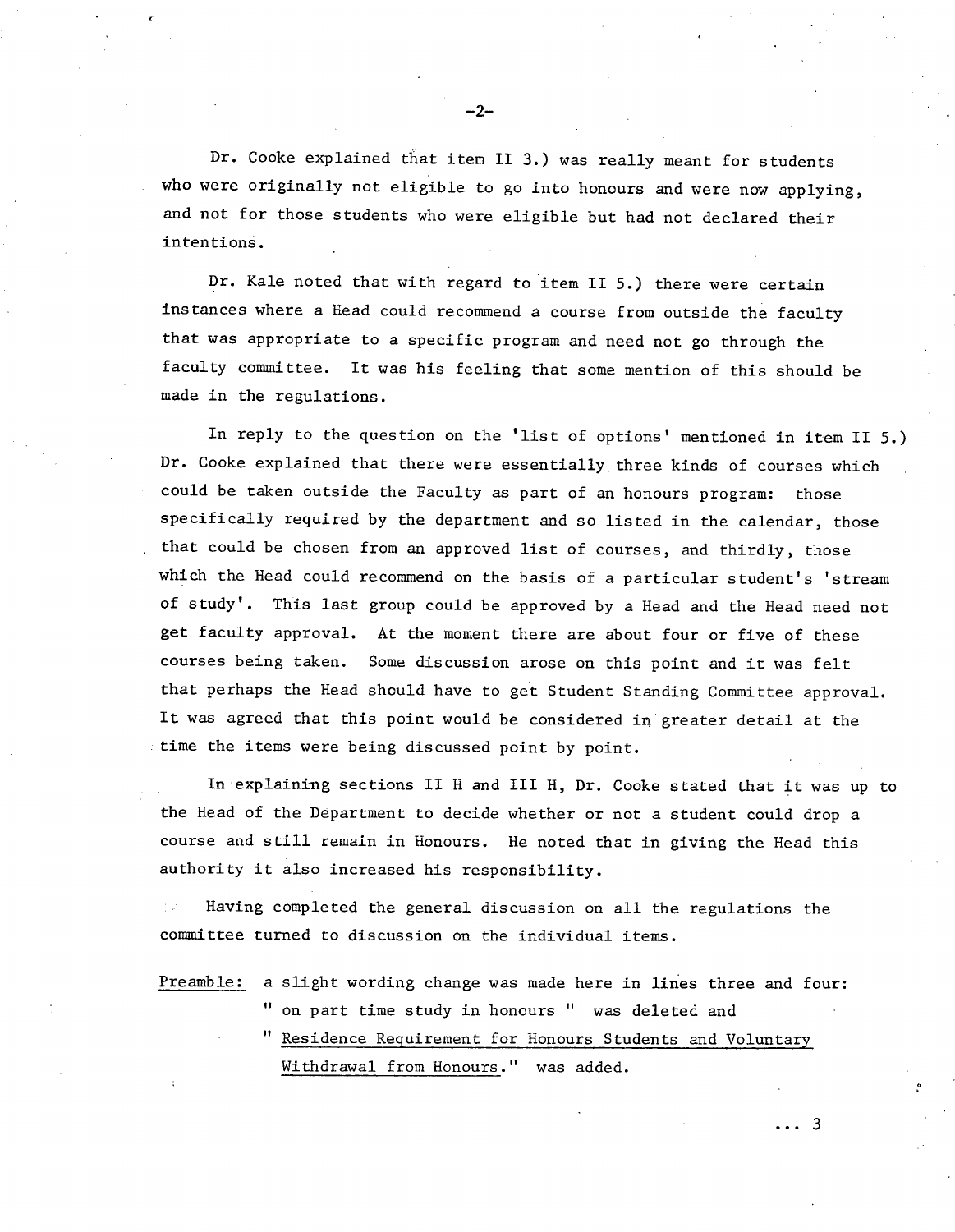#### I. Residence Requirement for Honours Students.

It was noted that a third paragraph had been missed from draft  $#7$ . The wording of this paragraph was exactly that of draft #5 and would be included in draft #8.

It was pointed out that if certain required honours courses were appropriately available during the summer session a student could graduate from honours in three years.

With the changes mentioned the committee approved this section.

#### II. Conditions for Entry Into and Progress In The Honours Program.

1) Because departments in the Division of Biological Sciences have no specific first year but rather a common first year they have required grades in more than one 'introductory course'. For this reason the words "at least one" were added before 'Introductory course' in line 2 and "for the ... subjects" in line 3 and 4 was deleted.

For reasons of clarity word changes were made in lines 5,6,7, and 8.

In lines 9 and 10 the words "complete any missing courses" were replaced by "remove any deficiencies in his year I program".

This section was then approved with the changes noted.

2) The word "two" was changed to " $2.0$ " in line 2, and the section approved.

3) With the change noted earlier in these minutes this section was approved.

4) In line 3 the words "would have to" were changed to "shall".

At this point in the meeting Professor Punter left.

5) There was some discussion concerning the fact that the Department Head could unilaterally approve courses for inclusion in an honours program without approval by the Faculty. Some members felt that it was quite appropriate for a Department Head to be able to do this, while others felt such action should have faculty approval. It was eventually agreed that the words "with the concurrence of the Dean" would be added to the beginning of the new sentence in line 6.

3-

... 4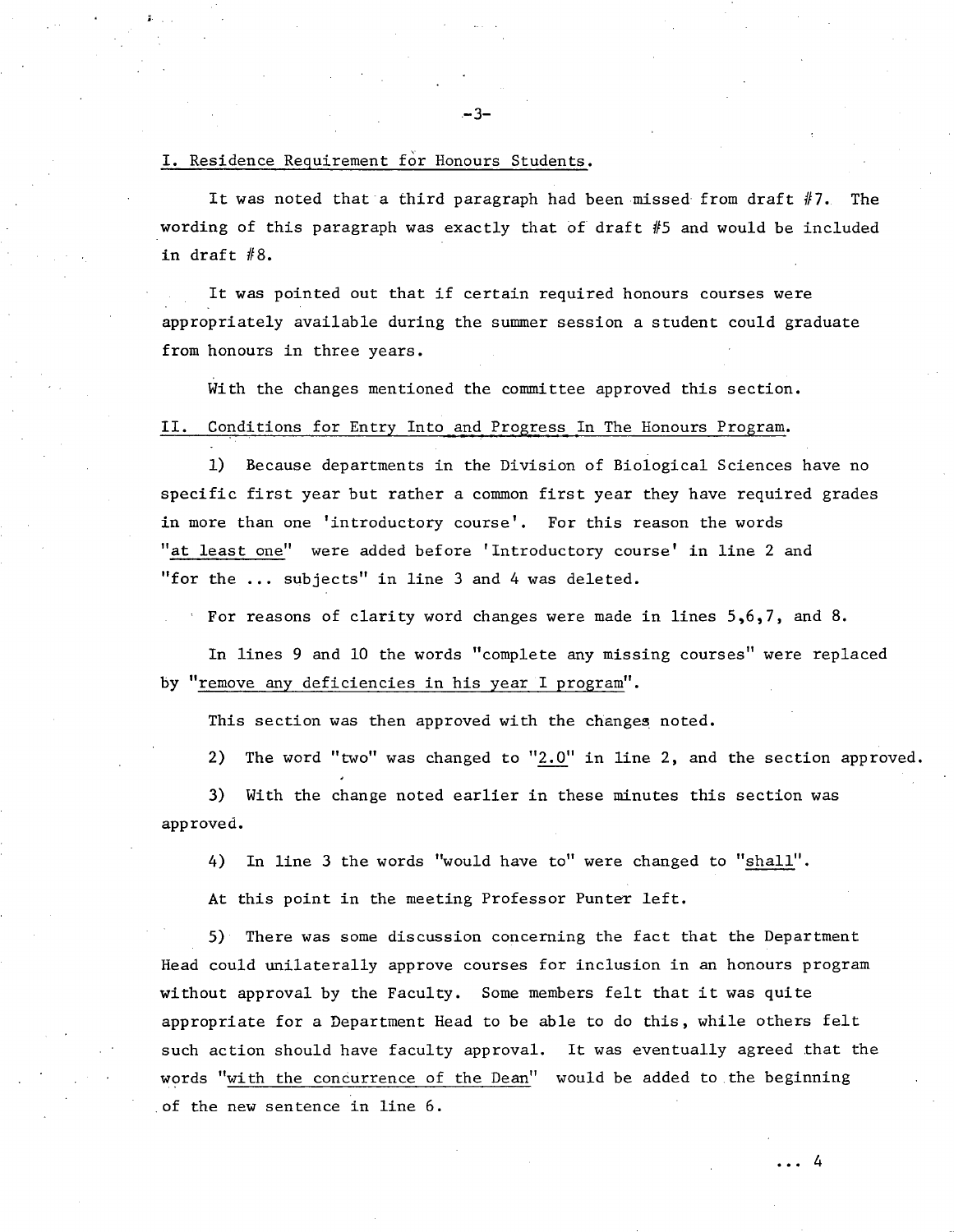The words "curriculum and" were added to line 4 **in** front of "course changes".

-4-

The committee then approved this section.

6) It was pointed out by Professor Macpherson that the term "failed year" was a bit ambiguous when it referred to an Honours student. In fact the whole second paragraph in this section was felt to be inappropriate and it was agreed to delete it entirely.

It was also agreed to change the heading of this section to "Unsatisfactory Performance" and to create a section 7) of the third paragraph and head it 'Failed Courses".

To be consistent, in section 7), "three full course equivalents" was changed to "18 credit hours in his total program".

There were minor wording changes in the section "Year II H and Year III H", (a) and (b). Between the first and second paragraph in (b) the whole section "Year IV H", which followed (b) was inserted. What used to be the second, third, and fourth paragraph in (b) were changed to form a new section 8) and headed, "Reversion from Honours to General Degree Program". In the second paragraph of this new section, lines  $1$  and 2 were changed to read, "Students who are required to revert to the". Lines 3, 4, and 5, remained unchanged.

This whole section was then approved.

#### III. Voluntary Withdrawal from Honours.

Approved, without change.,

#### IV. Deferrals.

Approved, without change.

#### V. Specification of Honours Program.

The first sentence was changed to read, "The statements of departmental requirements for Honours programs are to be proposed by the appropriata Department(s) using the Curriculum and Course Change procedure."

... 5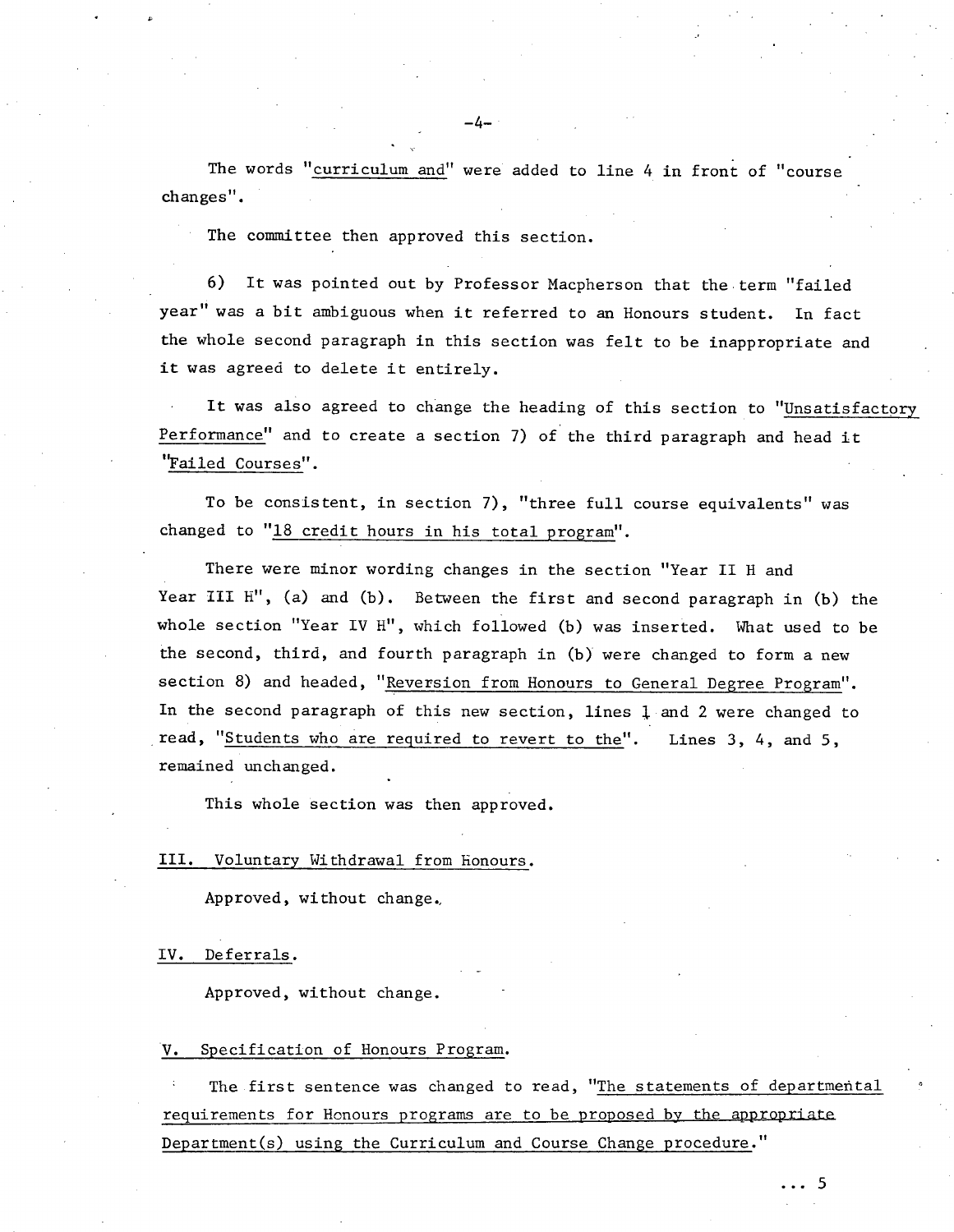## VI. Miscellaneous Regulations.

Although Dr. Burton objected to 1) (a), on the grounds that fourth year Microbiology students had 27 credit hours in their program and were banned from the Dean's Honour List, he agreed that the objection was really a matter inappropriate for this discussion.

The committee approved section VI.

The committee approved unanimously the complete set of regulations as amended. The meeting adjourned at 5:09 p.m.

March 12/74